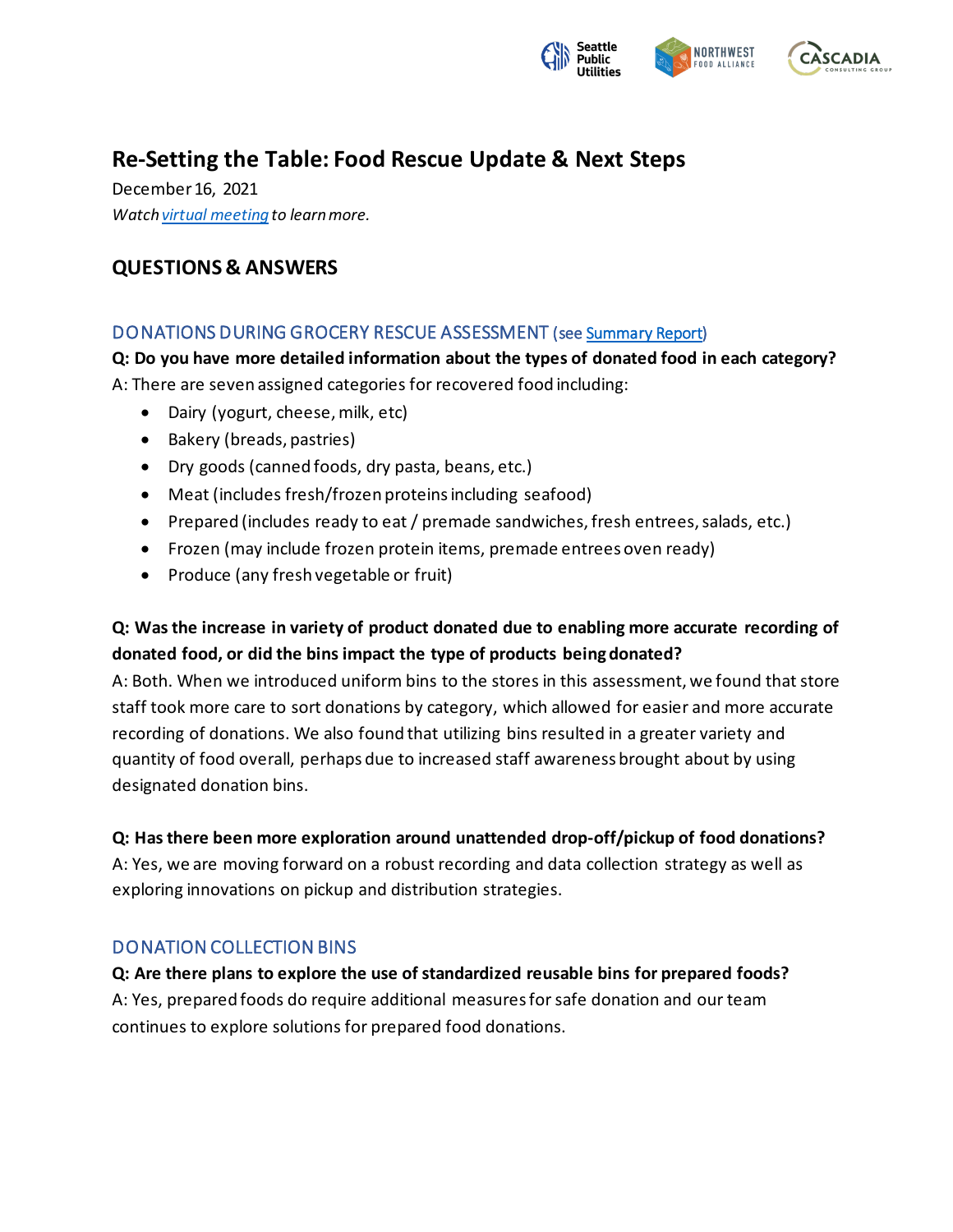## **Q: Regarding standardized reusable bins, what are the regulations on food safety? We understand that there are liabilitiesfor the retailer if they are not clean.**

A: Unlike disposable containers such as cardboard boxes or paper bags, reusable bins can be washed and sanitized in commercial grade washers with cleaning solutions that comply with food safety standards. If cleaned and sanitized properly, reusable bins offer a solution that ensures donations are transported safely. As noted in our presentation, we are exploring thirdparty vendor solution for bin collection and proper washing.

Additionally, we observed improvementsto the donation sorting process, reduced handling of donations, and greater capacity to monitor food safety. Any recommendations for a standardized reusable bin will align with state-wide food donation policies.

#### **Q: How much do the bins cost? Who could provide the labor and the investment for the bins?**

A: Part of our work in 2022 will involve researching bins and working with manufacturers to understand the financial costs and benefits of introducing reusable donation bins. Also, as noted, third part vendor selection is already underway for reusables in multiple venues in Seattle.

#### **Q: What was the shrink rate on bins used during the pilot (due to damage or pilferage)?**

A: The field testing was limited to test bin usage and efficacy. We recognize these potential issues and are exploring solutions, stay tuned!

## **Q: How did you work with the grocers to carve out space for the dedicated bins vs. using banana boxes?**

A: The bins used in this pilot are designed to stack while in use and nest while empty, so unused bins do not require much storage space. As we explore different bin options, our team plans to work with partners to ensure bins will fit well in vehicles for transport.

# **Q: Would donors/agencies have a sufficient stock of bins to enable continuous flow of donations?**

A: We are exploring a solution involving a third-party organization to collect, wash, sanitize, and return bins to donors. This third-party would monitor inventory levels to ensure that stores have the bins required and donations would not be interrupted.

## **Q: How would a third-party be funded to wash and return bins?**

A: The food recovery landscape in Seattle is vast and complex and includes a multitude of 'hidden costs' such as the cost of staffing and transportation, missed pickups, inconsistent or unreliable product, and disposal, to name a few. We don't have a solution for funding yet, but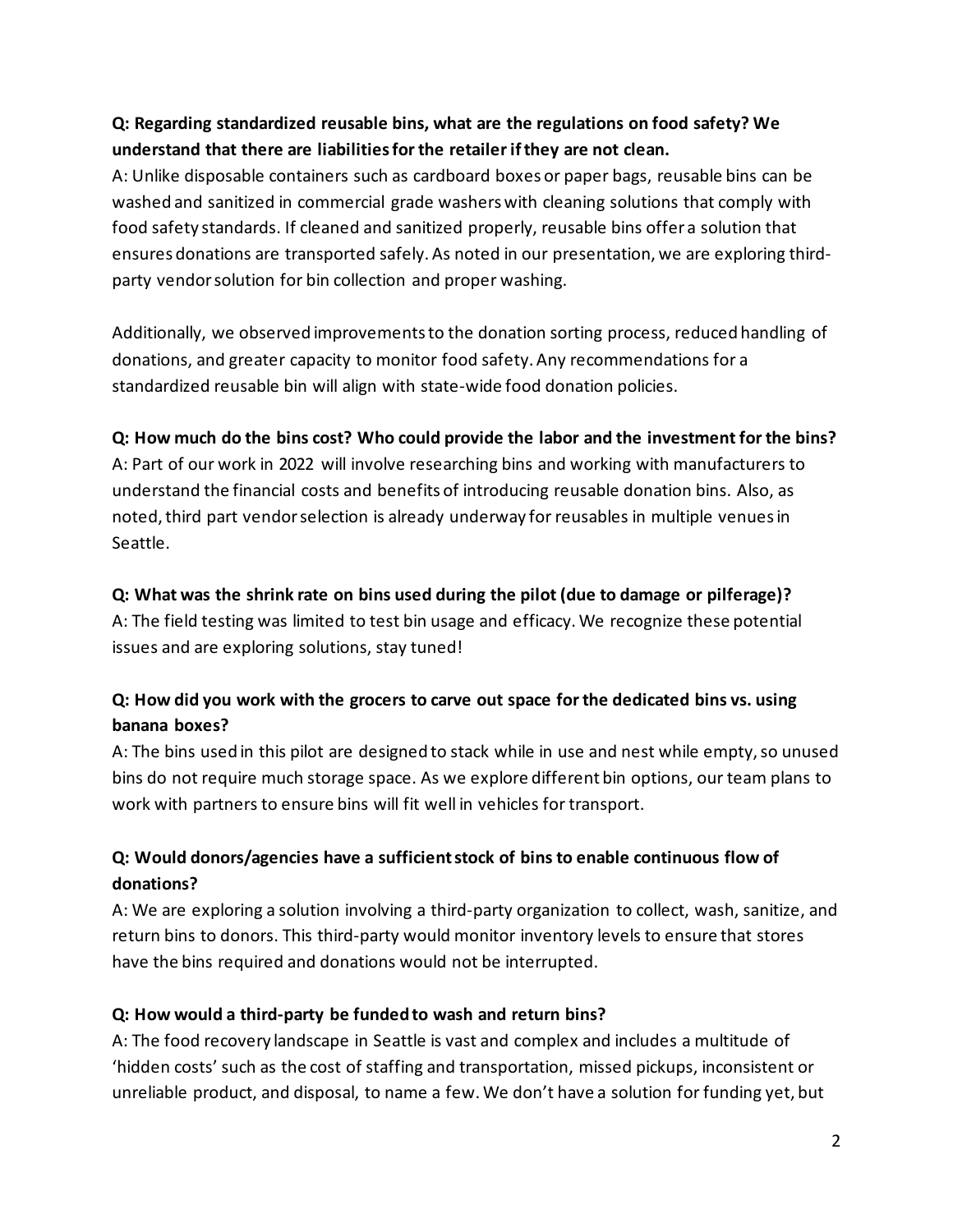we will be considering how much food recovery costs could be offset by adopting this solution. In 2022, we will conduct a business analysis to develop a cost/benefit calculator to better understand the financial impact of reusable bins.

#### **TRAINING**

## **Q: What sort of staff training is provided to stores, and does it include visual cues like posters? What about the tracking or labeling of donatable items?**

A: Food donation training for retail employees is needed now more than ever: since early 2020, many retailers have experienced high staff turnover. Our work in 2021 showed the need for more frequent and engaging staff training. We will continue to work with retailers to look at options for developing effective training modules.

#### **Q: Is there interest in standardized food rescue training for food workers?**

A: Yes, our team is working with retailers to identify optimal structure and content for standardized food rescue training.

## COLD STORAGE

**Q: Is there currently sufficient cold/freezer storage capacity in Western WA for food recovery efforts?** 

A: No

## REUSE SEATTLE

# **Q: How does the Reuse Seattle program for beverage cups work behind the scenes, and has it been launched yet?**

A: Reuse Seattle is a public-private partnership among the City of Seattle, the city's major sports and entertainment venues, institutions, small and medium-sized restaurants, and businesses, PR3 (Partnership to Reuse, Refill, Replace Single-Use Plastics), and a growing list of new partners to create practical solutions and standardized systems to help Seattle's businesses and residents move from single-use to reuse. Reuse Seattle is currently focused on replacing singleuse plastic beverage cups with reusable cups. The project is rapidly evolving, and systems are being built to facilitate distribution, collection, and sanitation of the cups. Expect to see news from this developing project in 2022. Visit<https://www.reuseseattle.org/>to learn more.

## **Q: Do you have a resource or list of start-ups/groups that operate bin cleaning services across the US/Canada?**

A: We are currently compiling a list and have already contacted several directly.